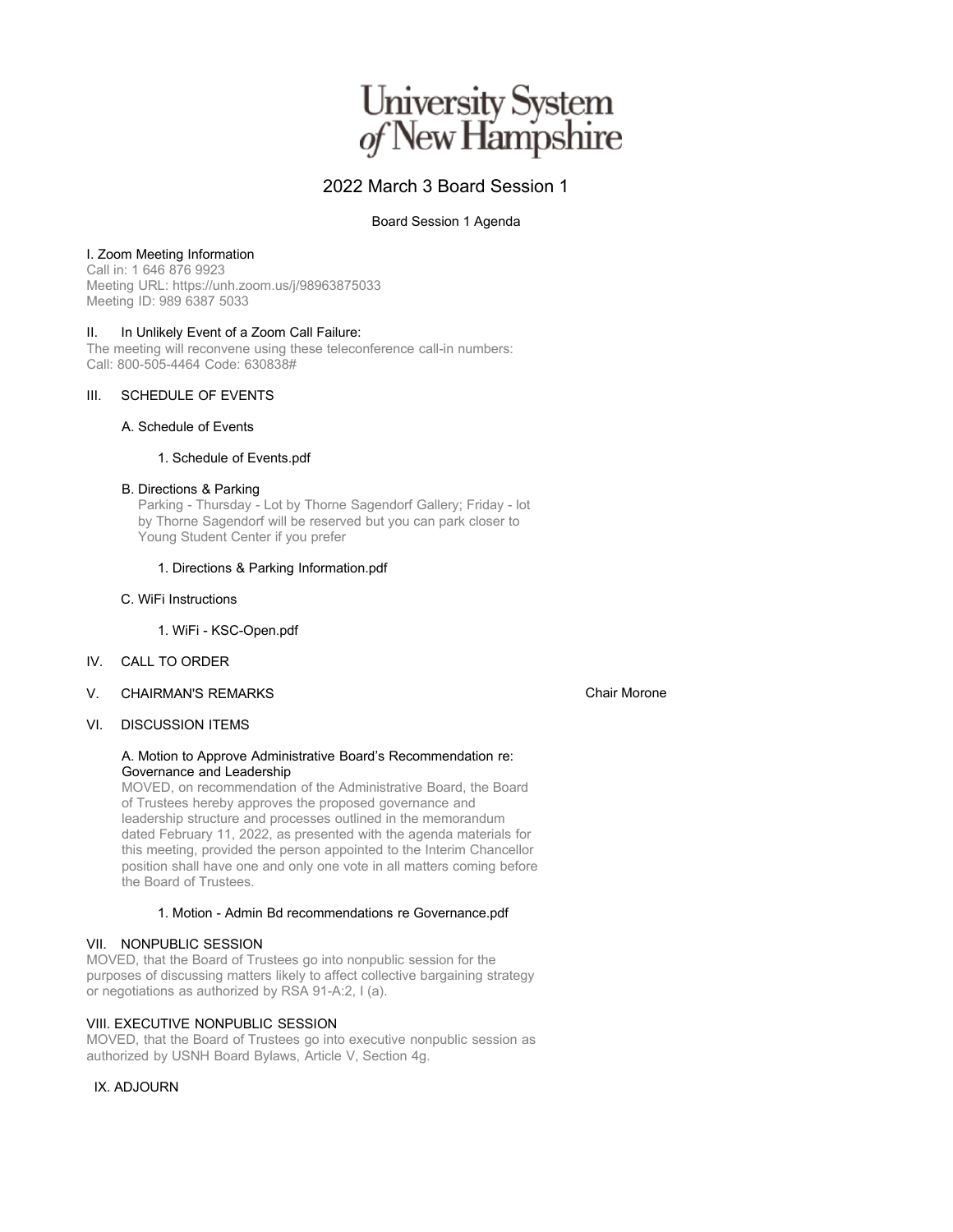# University System<br>of New Hampshire

### 2022 March 4 Board Meeting

#### Board of Trustees Agenda

#### I. Zoom Meeting Information

Call in: 1 646 876 9923 Meeting URL: https://unh.zoom.us/j/98984160359 Meeting ID: 989 8416 0359

#### II. In Unlikely Event of a Zoom Call Failure:

The board meeting will reconvene using these teleconference call-in numbers. Call: 800 505 4464 Code 630838#

#### III. CALL TO ORDER

A. Determination of a quorum sufficient for the conduct of business

B. Take attendance of all meeting participants

#### IV. CHAIR'S WELCOME & REMARKS

#### V. CONSENT AGENDA

#### A. Approval of the Minutes

MOVED, that the Board of Trustees approve the minutes of the meeting held on October 21-22 be approved as presented.

#### 1. 2021-10-21-22-bot-draft-minutes.pdf

#### 8:05 - 8:45 AM VI. COMMITEE REPORTS

#### A. Educational Excellence Trustee Trustee

#### 1. UNH Appointment with Tenure Recommendation

MOVED, on recommendation of President Dean and the Educational Excellence Committee, that the Board of Trustees approve the appointment of one individual with the rank professor with tenure at the University of New Hampshire, as presented in the materials attached to the Educational Excellence Committee materials.

#### B. Audit Committee Trustee

#### C. Governance Committee **Trustee** Trustee

- D. Investments and Capital Planning Committee Trustee
- E. Financial Affairs Committee Trustee Pilot Committee Trustee Pilot

#### 1. State Capital Appropriation Request for FY24-FY29

MOVED, on recommendation of the Financial Affairs Committee, that the six-year capital projects plan for FY24- FY29 as described in the attached document be approved AND FURTHER, that the Chief Administrative Officer is authorized prepare the final document for submission to the State on April 5, 2022.

#### a. BOT State Capital Appropriation Request.pdf

F. Nominations Committee Trustee Black

Eastwood

**Walker** 

Ardinger

Rutman

8:45 - 9:45 AM VII. UPDATES - PRESIDENTS and CAO